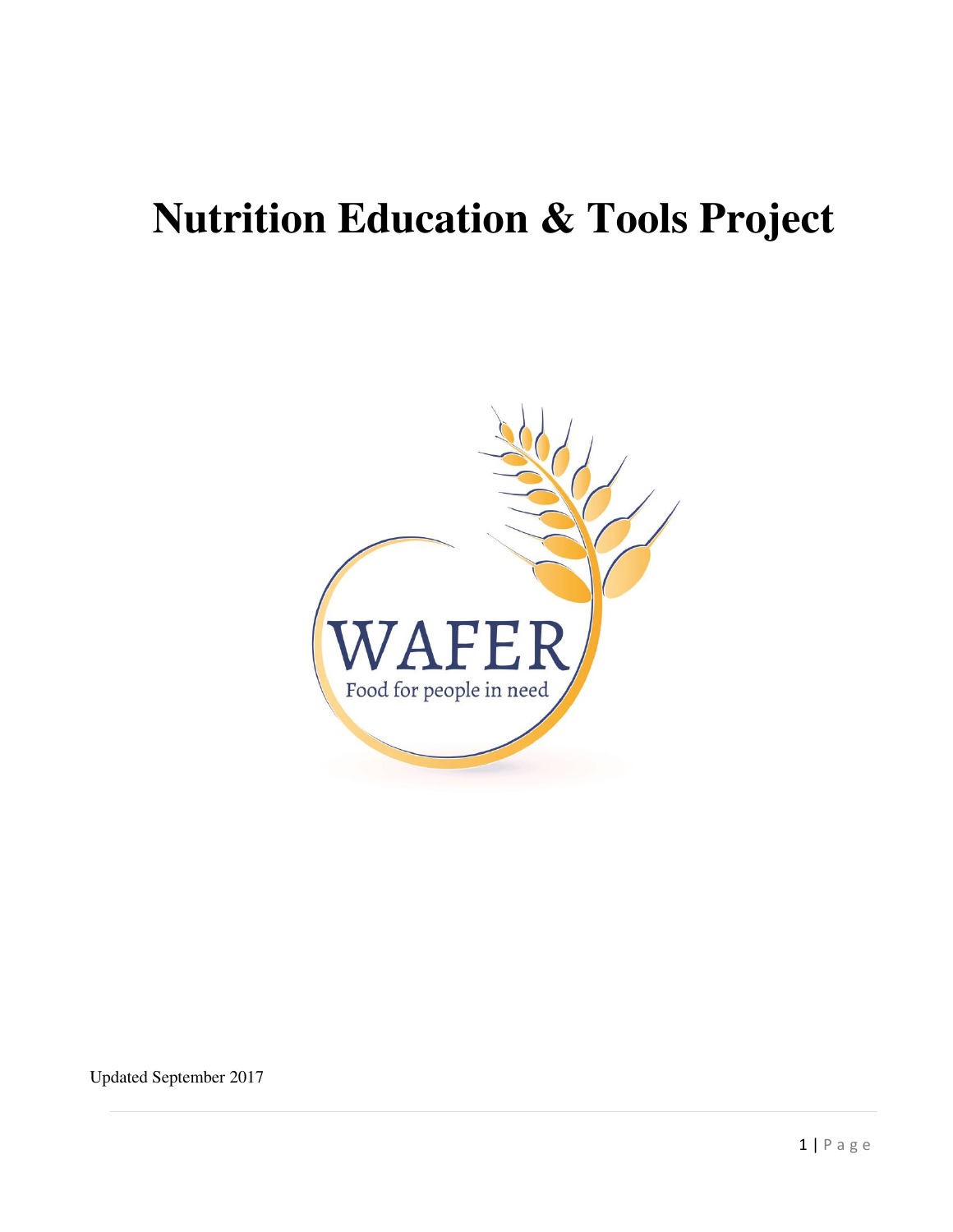## **TABLE OF CONTENTS**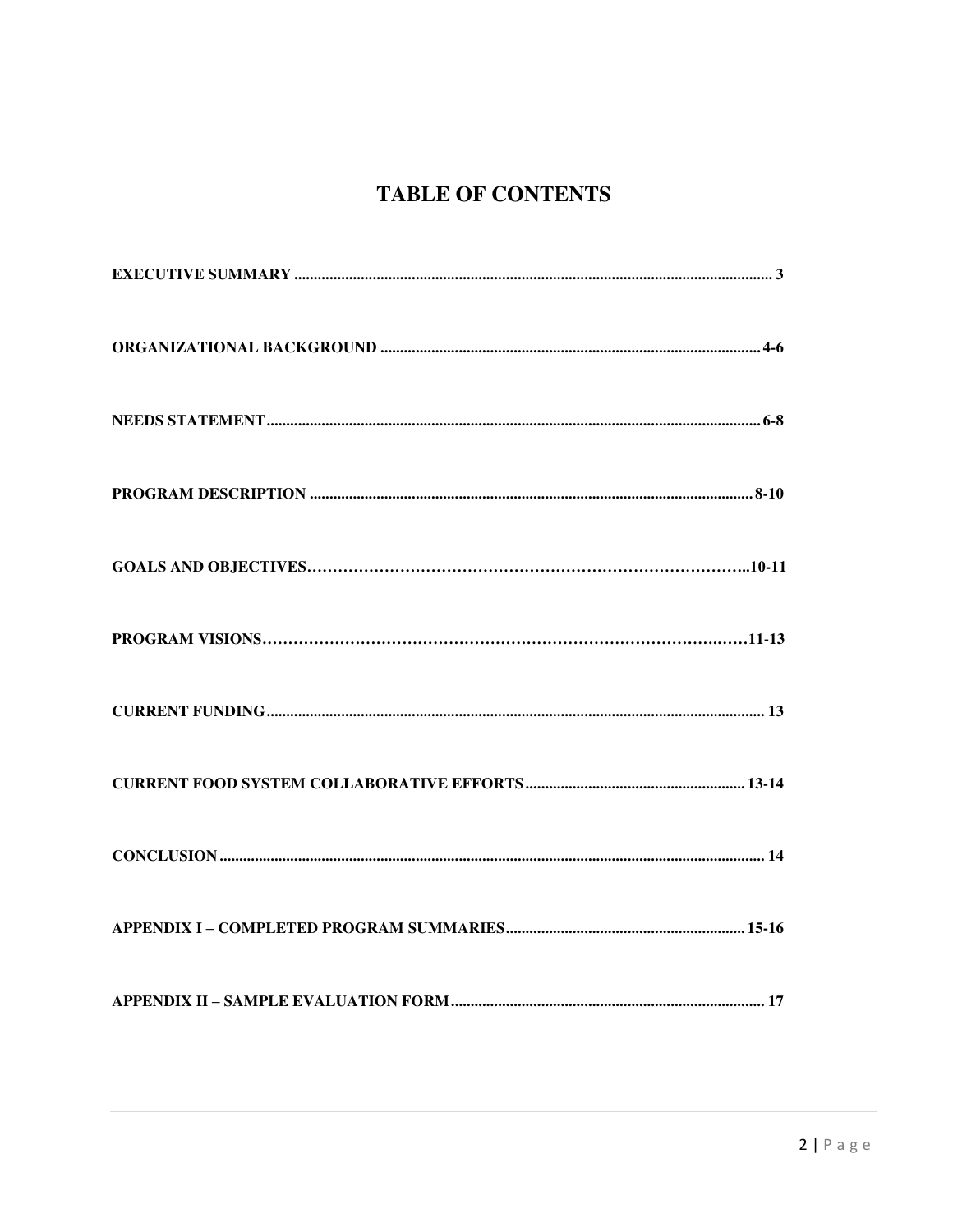#### **Executive Summary**

WAFER has been providing food to the hungry for 30 years, changing to meet emerging needs and addressing underserved populations through the ongoing creative effort of many. Research demonstrates the ever decreasing health of our nation's poorest while food insecurity is increasing.

In a country where food is plentiful and every advantage is at our fingertips, people are still falling between the cracks. As an organization that collaborates with many other organizations to ensure food access through recovery and distribution, it is apparent that two key components are missing. First, many clients lack the skills and tools necessary for food preparation and preservation. Second, related to the first key component is good nutrition and wellness which can contribute to a healthy lifestyle. These shortfalls are strategically address with education programming which will ultimately lead to greater food security and self-independence for the low-income populations throughout La Crosse County.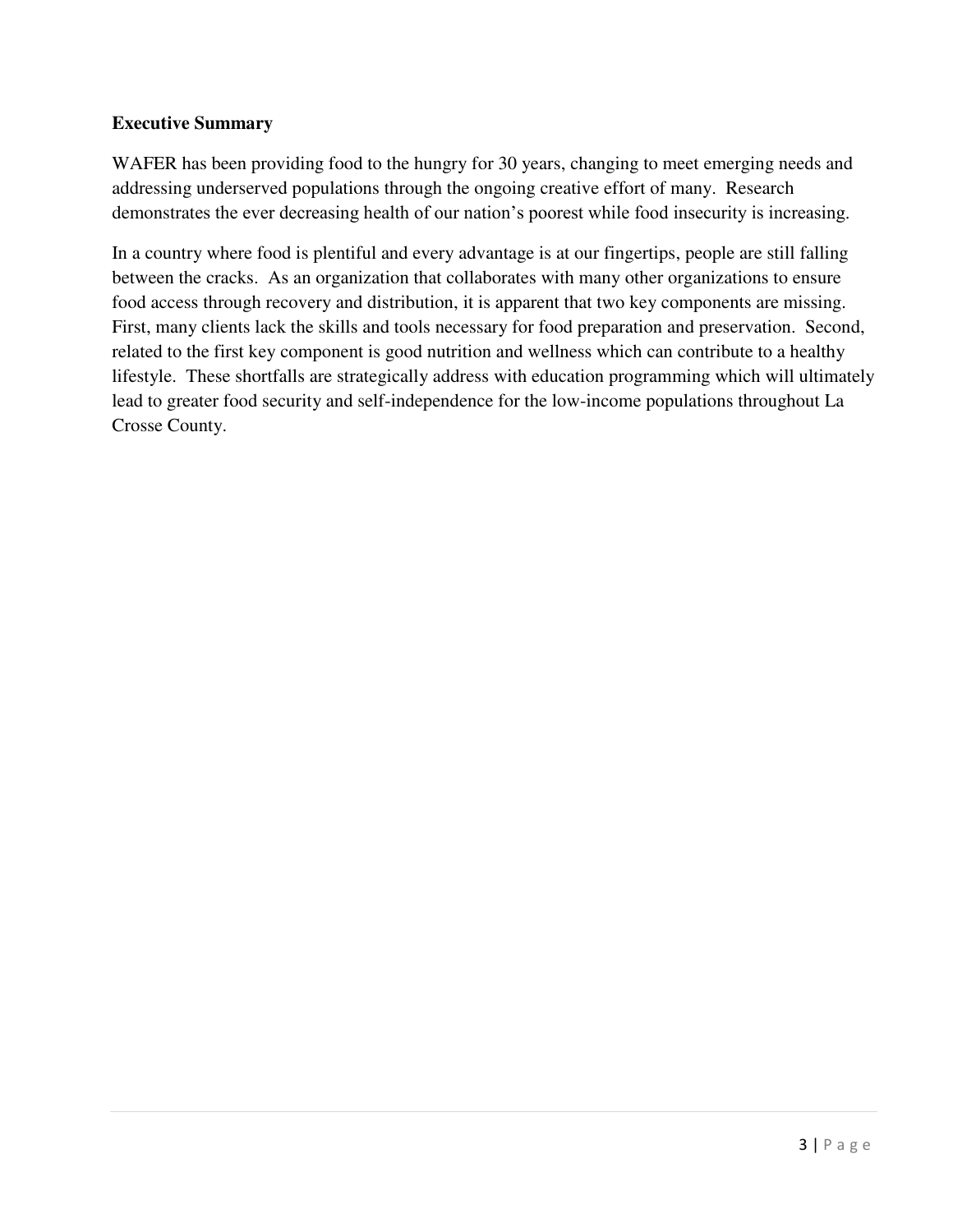#### **Organization Background**

Responding to God's love, WAFER provides food and works to eliminate hunger.

WAFER Food Pantry has a 30+ year history in the greater La Crosse area, continually evolving and growing to keep up with the food needs of local communities. Originally known as The Emergency Food Basket, the food pantry was located near the University of Wisconsin-La Crosse. The Emergency Food Basket was serviced by the Lutheran Campus Ministry and Roncalli Newman Center. Food, resources, and volunteers were provided by local churches. In 1985, a task force formed the Board of Directors and just one year later W.A.F.E.R. (West Avenue Food Emergency Resource) hired an Executive Director and moved to the basement of St. Paul's Lutheran Church on West Avenue. During the first year of operation, client households were allowed one emergency food package and just over 3300 food packages were provided.

In 2002, a different location was sought in order to improve safety and accessibility to client families, those with physical limitations, and volunteers in addition to safe food storage. After moving to the current location, the WAFER acronym remained, but the lengthy name was dropped. During this year, WAFER became a TEFAP (The Emergency Food Assistance Program) outlet, participating in the government commodities program. With the addition of TEFAP, visits were increased to a minimum of one time per month and nearly 9500 food packages were distributed to families.

Today, WAFER is La Crosse County's largest food pantry, serving approximately 1500 families each month. In total, more than 18,000 food packages feed 40,000 people. Each food package provides 4- 5 days worth of food person. Communities which utilize WAFER services include:

La Crosse, Holmen, Onalaska, West Salem, Mindoro, Bangor, and Rockland. Services are extended to residents in La Crescent, MN, as well because of limited transportation options in that area and distance from the nearest government commodities outlet.

Each individual or family served by WAFER is at a different place in life: homeless, looking for work, having a job that doesn't adequately provide support, chronically ill, newly diagnosed, living in a rural area, lack of transportation, physical disability, mental disability, or elderly. The WAFER staff and board regularly assess needs and address them with expanded or altered programming to ensure that basic needs are being met, as much as possible.

Poverty and hunger are not discriminatory - they know no age, race, gender, or any class. Thousands of individuals and families rely on the food package provided by WAFER, containing a variety of non-perishable foods such as canned fruits and vegetables, cereal, pasta, side dishes, canned meat, soup, and peanut butter. Frozen meat, extra items (like salad dressing, muffin mixes, seasonings, and condiments), a large assortment of produce, dairy and plenty of bakery items increases the amount of food in each package to feed each person in the family for 4-5 days.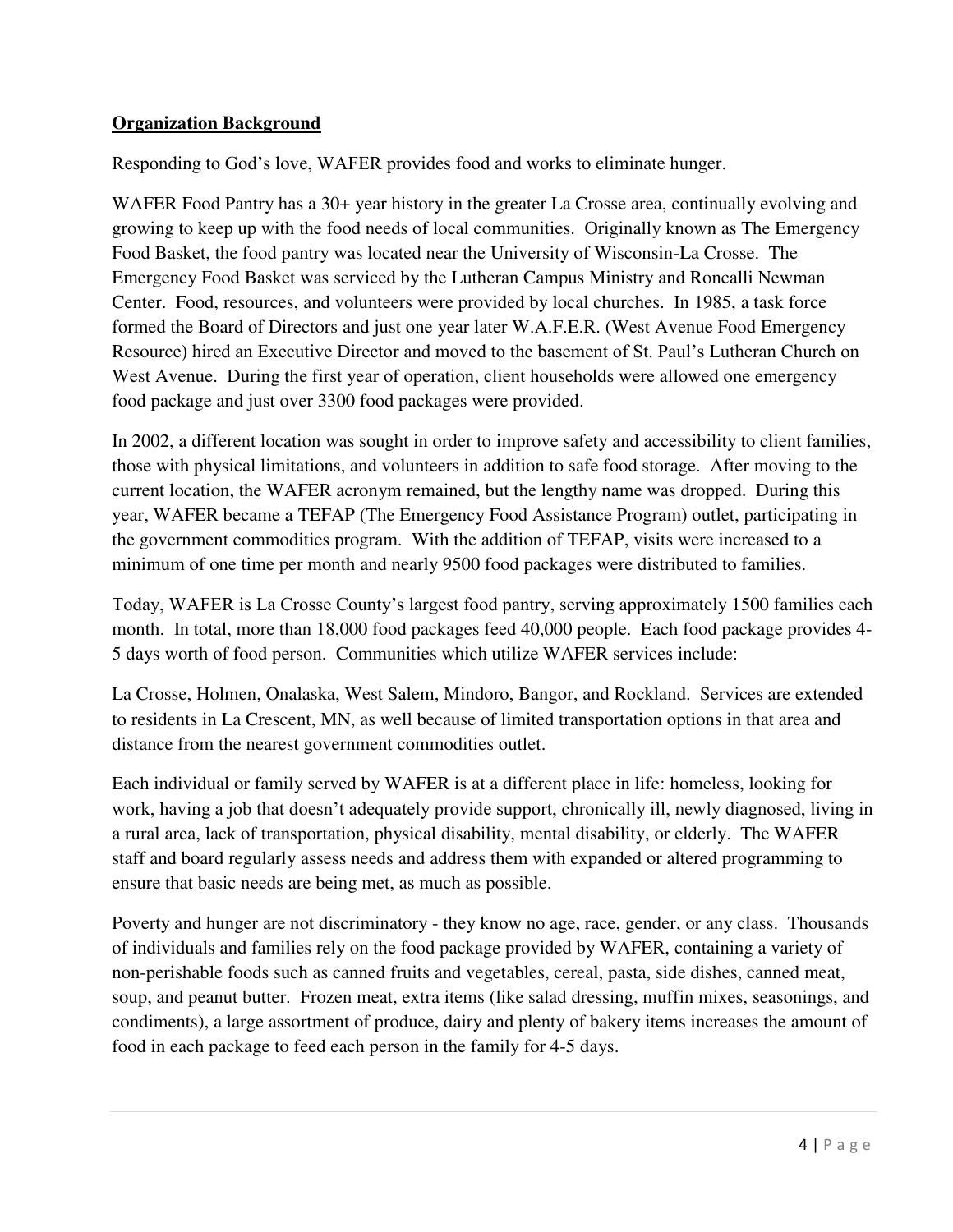Despite honorable intentions to eliminate hunger completely in our community, state, or nation, there will always be chronically impoverished people. While that statement is somewhat pessimistic, it is realistic to assume that there will always be people who will rely on "charity" just to survive, based on the cards life has dealt (severe mental or physical disability, physical deformities, life-altering accidents, etc). As a result of the varying needs presented in our local communities, WAFER has established, implemented, and collaborated with multiple partners to address those needs.

For example, located in a relatively high poverty area, WAFER collaborates with Channel One Foodbank (a Feeding America agency) to offer an additional food package each month to every family. Channel One brings roughly 15-25,000 pounds of food to our location early on a Saturday morning. The pallets of food are set up in the street (or the warehouse behind our building during the winter months) and as households walk through the line volunteers hand them the items available. The food varies based on what is available in the Channel One warehouse, but generally includes canned vegetables and beans, cereal, crackers, fresh produce, bakery, and side dishes. Between the La Crosse and West Salem location, ~500 families come to receive their additional food package during the two hour time frame.

While addressing the food needs of seniors we must take into account possible physical limitations and transportation barriers. As a result, Senior Share, a food package delivery program, was created several years ago through collaboration with the La County Aging Unit and the Housing Authority of La Crosse. Each participant's food package is individually packaged, taking into account preference and dietary restrictions when possible. The food packages are delivered to a variety of low-income or senior housing complexes, meal sites, community halls, and individual residences throughout La Crosse County. Staff and volunteers from WAFER in coordination with volunteers from the Retired Senior Volunteer Program (RSVP) help with deliveries. In September 2013, the communities of Rockland and Bangor were the final communities to be added, making this program available throughout all of La Crosse County. The Rockland/Bangor Fire Department Auxiliary partners with WAFER to deliver food in this new area.

As a staff and board we assessed our reach into the various communities that make up La Crosse County. Meeting with various community leaders, Auxiliary members, school district staff, and residents caused staff and board members of WAFER to really look at the rural communities and come up with a plan to address the expressed needs. As a result, in September 2013 Senior Share was expanded to the Bangor and Rockland areas, making this program available throughout La Crosse County. Equally as important are two new programs were implemented in those areas.

First, Feeding Today's Youth, already serving students at La Crosse area Boys and Girls Clubs, was expanded to serve students in the Bangor School District. With a 33% free and reduced lunch rate, their location in a food desert (an area that lacks healthy, affordable food), and no after-school intervention programs, this seemed like the obvious and most critical place to start. Feeding Today's Youth in the Bangor Schools will provide children with meals to eat on weekends or school breaks. The children who participate in the program will be chosen by their teacher if they display signs of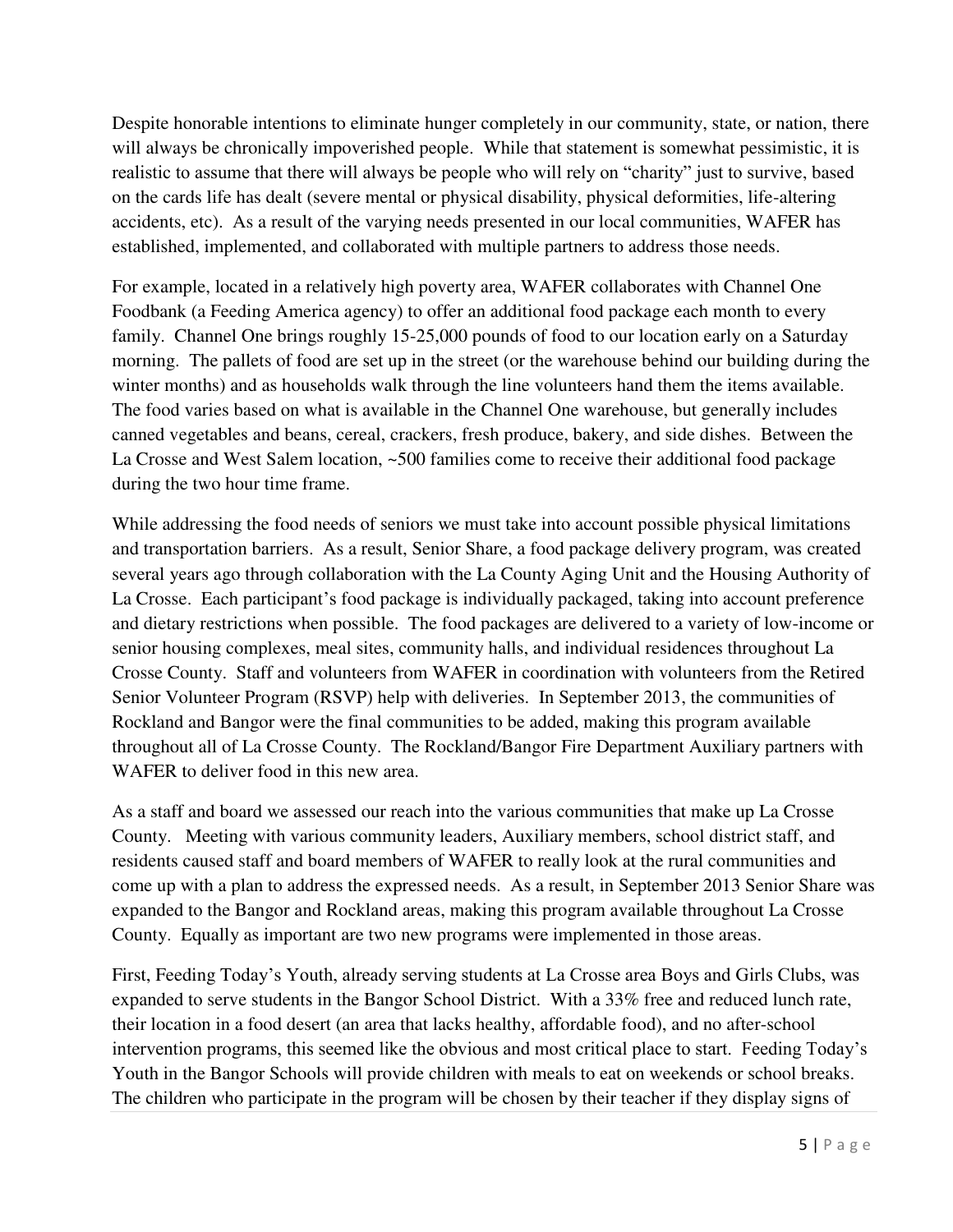not having enough to eat on weekends (such as returning to school on Monday with stomach pains, fatigue, and headaches) or if they know that the family situation necessitates program participation. Children will receive a variety of ready-made meals, cereal bowls, canned fruit, pudding, shelf-stable milk, and snacks like granola bars or crackers. This program was piloted in the spring of 2013 and officially started in September 2013.

Secondly, a Mobile Drop program was implemented for families in the Bangor/Rockland area. Despite a mere twenty minute drive for most Bangor residents, the trip into La Crosse taps into precious gas money. Much like the Senior Share program, the Mobile Drop consists of volunteers (presently Bangor High School FFA students) packing food packages for individual families, taking into account food preferences when possible. The quantity of food items vary based on the number of people in each family. The food package is delivered by the Bangor Fire Department Auxiliary along with a Food Fair box, essentially providing them two food packages at once.

In addition to our more "age specific" programs, it is important to recognize the diverse ethnic populations in our community. Approximately 10% of all the families WAFER serves each month are Hmong. More than 13 years ago WAFER began ordering basic staples found in the Hmong diet. Typically, Hmong families decline about 50% of the "traditional" food package that is offered to all families because they are not foods consumed by the Hmong population. By offering two varieties of rice noodles, rice, fish sauce, and bamboo shoots, Hmong families receive a more complete food package while maintaining cultural preferences. Working with the Hmong Mutual Assistance Association (HMAA) has allowed us to assess this program for relevance, quantity, and importance for the Hmong population. In addition, HMAA's involvement with WAFER has allowed our staff to gain important Hmong history and cultural values education as well as needed assistance when deciding how best to provide services.

#### **Needs Statement**

The COMPASS NOW 2012 report, compiled by The Great Rivers United Way, identifies current and emerging needs and/or issues in our region. The report sites obesity, food insecurity, increased child poverty rate, increased FoodShare usage, and transportation among the relevant issues. These findings indicate the wide range of needs present among those living in poverty and those struggling to secure even basic necessities. As WAFER works towards addressing food insecurity issues through general food pantry programming, WAFER and collaborating partners seek to address issues of obesity, nutrition, and food insecurity through education.

Nutrition knowledge, food preparation skills, and basic cooking tools are a few of the essential foundations for adequate intake and the opportunity for healthful living. Low-income, food insecure individuals and families are at a disproportionate risk for obesity and chronic health conditions because of limitations in all three of these areas. The American Diabetes Association presents a strong case linking "obesity, inactivity, and poverty (which) may be too costly to ignore because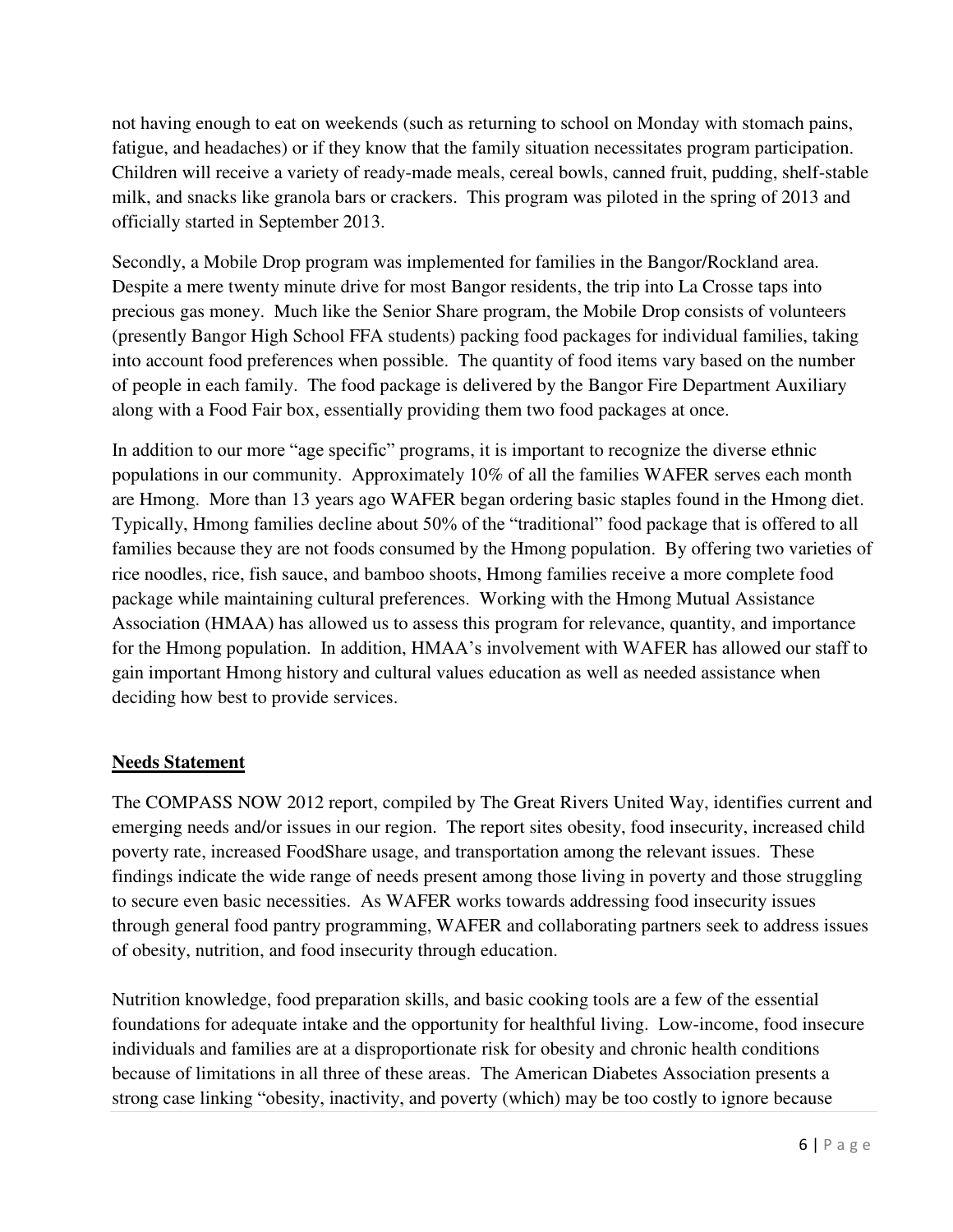obesity-associated chronic disease already accounts for 70% of U.S. health costs." An obesity rate of 33% with an additional 33% who are overweight and a forewarning of the situation getting worse as childhood obesity rates rise, indicates a need to take preventative steps to strengthen the people and the health of our community.

While working one-on-one with the clients our staff notes many lack basic food preparation skills or food knowledge. Compounded by poverty and the cyclical nature of it, there are few options for change. We believe that by developing strategic education we can help people make better food choices and decrease the negative health consequences that result from inadequate nutrition. Based on the population served by WAFER, there is demonstrated need for such programming.

WAFER staff and board members have noted that in addition to a lack of skills and/or knowledge, a shift in the attitude towards food has occurred. The focus has shifted from the nutrient and healthfilled properties of food to one that solely focuses on just satisfying the pangs of hunger. Possibly this shift is the cause of increased obesity rates and increased health conditions plaguing our society today. Sources such as The Journal of Nutrition, FRAC (Food Research and Action Center), and many more, cite a correlation between poverty and obesity. Factors such as limited resources and limited access to healthy, affordable foods contribute to the growing issues among this at-risk population. Those who struggle with food insecurity may at times function at a crisis level. Cheap, energy-dense foods are chosen solely to prevent the feeling of hunger despite low nutrition properties. Additionally, chronic overeating when food is available causes a shift in the metabolism contributing to weight gain.

However, through combined effort between WAFER and collaborating partners, a multi-faceted approach to food and nutrition education will educate, train, and equip those who have never had access to such crucial skills. This educational programming will attempt to break the cyclical nature of poverty, give families the opportunity for success and growth, and reverse the increased weight issues and their consequences more prevalent in recent years.

Tara Pascual, author of *Cooking Up Community: Nutrition Education in Emergency Food Programs,* in coordination with WhyHunger, discusses at length the benefits of such education programs by highlighting organizations that have had or continue to offer various education programs. Found in the introduction, Pascual states "systematic and sustained action is needed to achieve food and nutrition security for all in the United States. To eliminate food insecurity, interventions are needed, including adequate funding for increased utilization of food and nutrition assistance programs, inclusion of food and nutrition education in such programs, and innovative programs to promote and support individuals and household economic self-sufficiency."

Food and nutrition education interventions can create innovative change within communities and food pantries can provide a "non-traditional setting" for such education. According to the April 2010 UW Extension report, *The Public Value of Nutrition Education*, "in a tight economic time, it is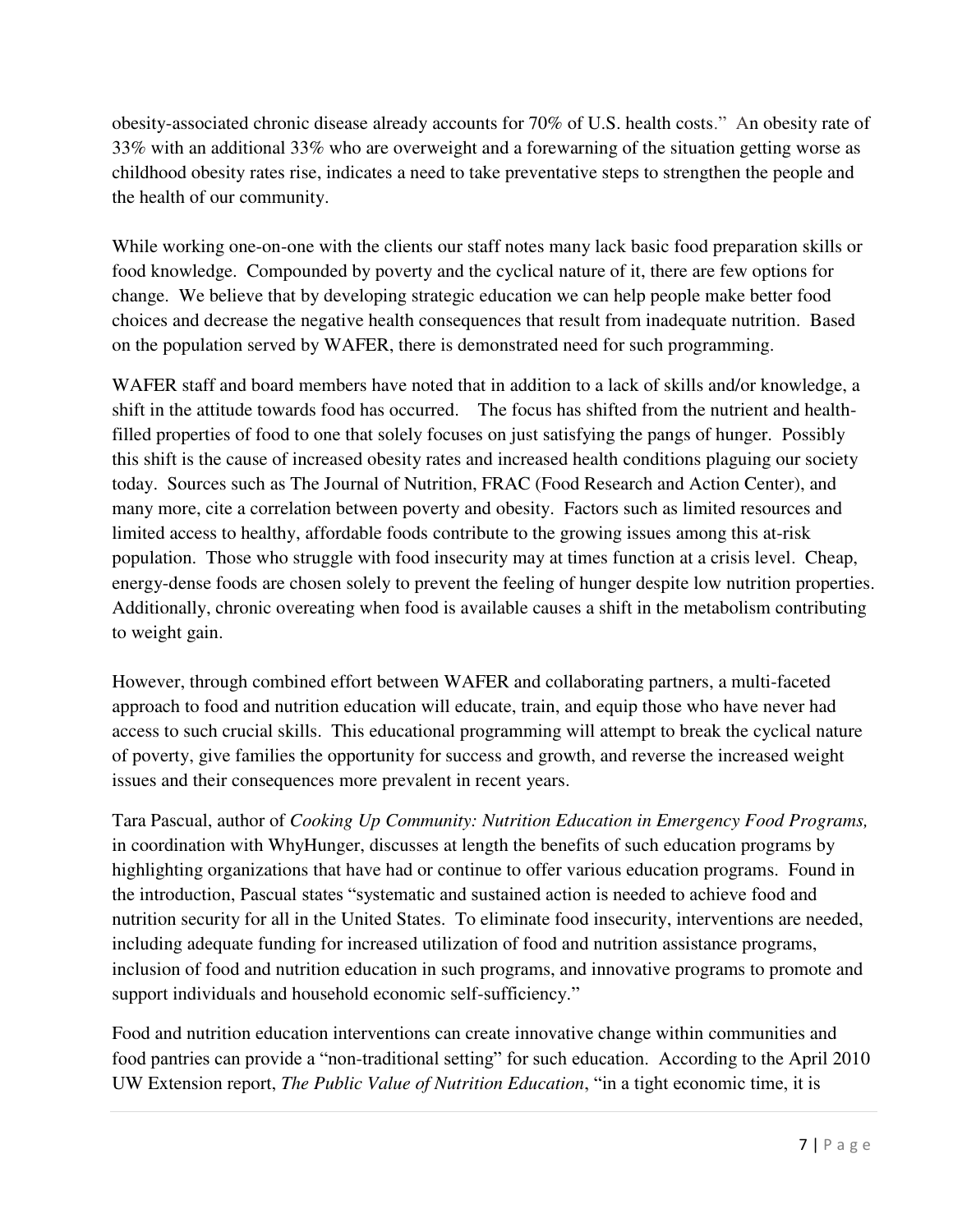important to point out that nutrition education pays off economically – not only for the learners, but also for taxpayers." Relying on data reported from the USDA, this report concluded that consumers did "modify their food choices after participating in well-designed nutrition education programs that teach how a good diet can benefit long-term health." With a strong focus on the health and economic benefits to the participants it is equally important to recognize that encouraging "Americans to improve their diets may prevent tens of thousands of cases of heart disease and save between \$4 billion and \$12 billion in health care expenditures and lost earnings over 10 years." In the end, obesity and its health consequences put an enormous "financial burden on the health care system."

In 2010 survey by the Department of Health Services, 13% of Wisconsin residences had income below the federal poverty line; La Crosse County was no different. Locally and nationally, one in five children is at risk for food insecurity according to hunger statistics reported by Feeding America (the nation's foodbank). However, assessing the population served by WAFER and breaking down all participants by age results in one startling finding; one in three of WAFER's clients are under the age of 18.

"One of the most powerful things a food bank can do is to work to assist the ability of the millions of people we work with to improve their own ability to look after their nutritional health, by improving their food literacy (understanding their nutritional needs and empowering them to meet them by teaching them how to stretch dollars by shopping smart, how to cook real nutrient dense meals for their families, eating and growing more produce, and making the connection with exercise and lifestyle). This is not a window dressing, it truly helps people take control of their own situation and health." Erik Talkin, C.E.O., Foodbank of Santa Barbara County.

### **Program Description**

WAFER and collaborating partners have developed a multi-faceted *Nutrition Education Program* with varying approaches to specifically target low-income, food insecure populations. Together we strive to achieve a collective impact. Each collaborating partner has a shared vision regarding the issues we address, the approach needed for success, and the flexibility to make adjustments as needed in response to successes or demonstrated needs.

Karie Johnson and Mary Hoeft-Leithold, from UW Extension Wisconsin Nutrition Education Program (WNEP), currently offer brief food tasting and informational sessions covering a wide range of topics and foods. For some sessions the goal is to simply educate the client on a new food available in the food pantry. This includes the varying ways to prepare the item, how to incorporate it into a meal, recipes, nutrient content, and a sample of it prepared. Other sessions are basic nutrition sessions designed to increase intake in a particular nutrient area such as whole grains. This session also includes a sample of a finished recipe as well as additional recipes and verbal instructions on how to accomplish the goal of the session. To date, these sessions are very much appreciated by the clients who participate. However, the educators required to make WAFER one of many education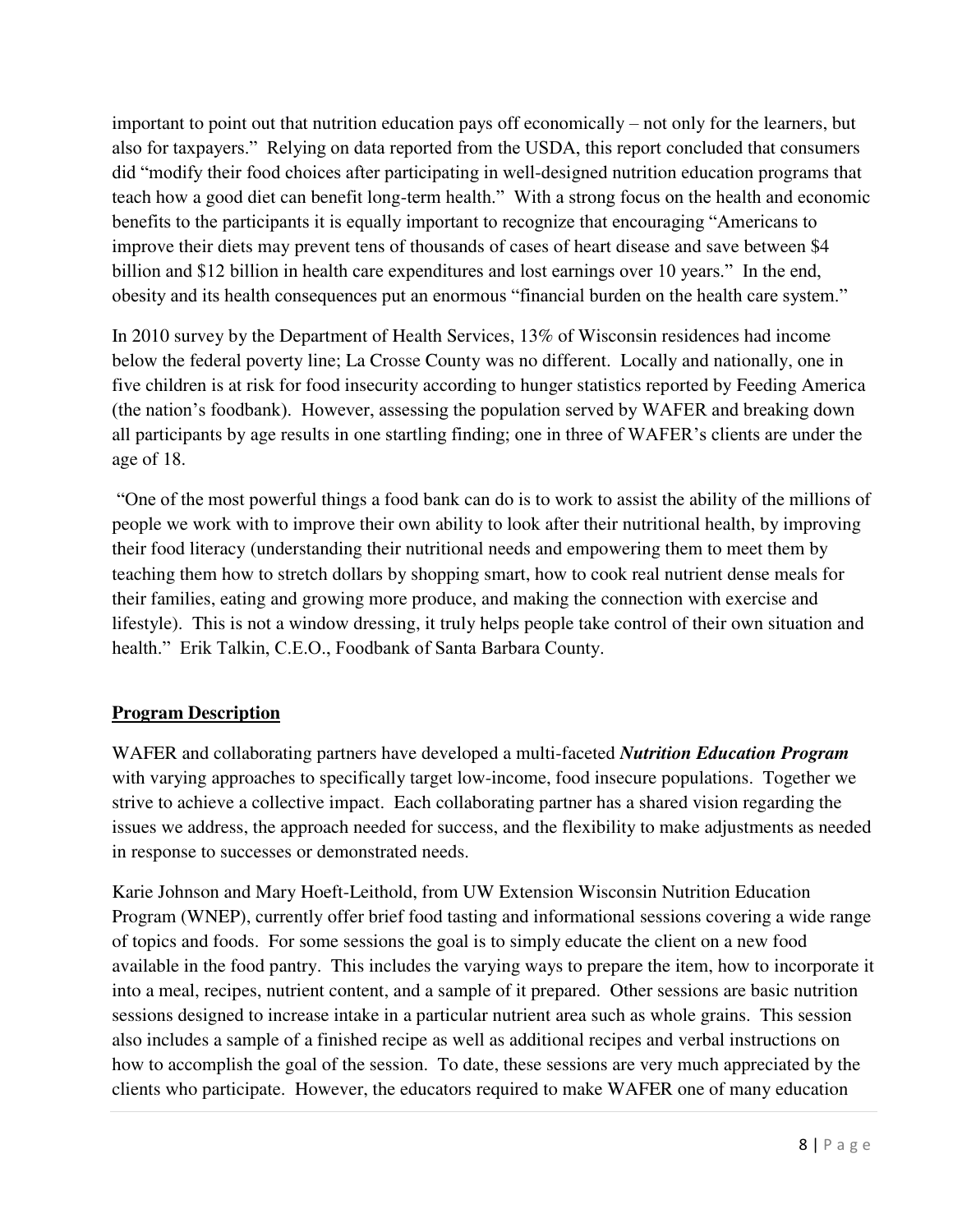sites throughout the county. It is agreed that increased frequency and duration could impact more people.

Due to years of trials and successes from the UW Extension educators and collaborative partners, a variety of programming has been developed to meet the needs of the low-income, food insecure population throughout La Crosse County, specifically those served by WAFER. In addition to programming designed to "meet the needs", collaborative partners agree that nutrition intervention must occur to provide low-income persons with skill sets that will not only increase personal nutrition and health, but allow them to begin on a road to self-sufficiency and less reliance on emergency food services. Each partner is proposing to provide varying degrees of participation and locations; education, information materials creation, evaluation, advisory role, and more.

The UW Extension office will continue to offer established education sessions, but contribute to this initiative by offering Nutrition Education Sessions multiple times during the year.

Viterbo University and the Dietetics Department provide overwhelming interest and participation in this education program because of the benefit to those who are food insecure. However, the benefit is two-fold as this provides an invaluable experience for the student educators. Viterbo instructors provide enrolled undergraduate and graduate dietetic students to deliver education sessions multiple times during the school year.

The UW-Extension Nutrition Educators and Viterbo University were among the original partners to implement the Nutrition Education and Tools Project. During the past three years of operation three new education partners have joined the effort.

First, Chartwell Chefs have begun offering education sessions in the last year. Due to training and education, the chefs are able to provide nutrition education, food preparation skills, and fresh ideas to make implementation at home successful for program participants. The chefs typically provide one education session per calendar year.

Second, Gundersen Health System Dietetic Educators joined the project during year two. Offering education sessions one to two times per year, program evaluations typically contain outstanding reviews for both the content and the educators.

Third, Mayo Clinic Health System enthusiastically joined the list of educators and collaborators during year two. Mayo Clinic Health System Dietetic Educators typically provide education one to two times per year. The educators' adaptability and flexibility contribute to the success of the project.

WAFER, La Crosse County's largest food pantry, serves the largest constituency of people in need of education. It is the vision of the board to address the root issues of hunger, obesity, and chronic diseases compounded by insufficient diet, by facilitating effects achievable by a group of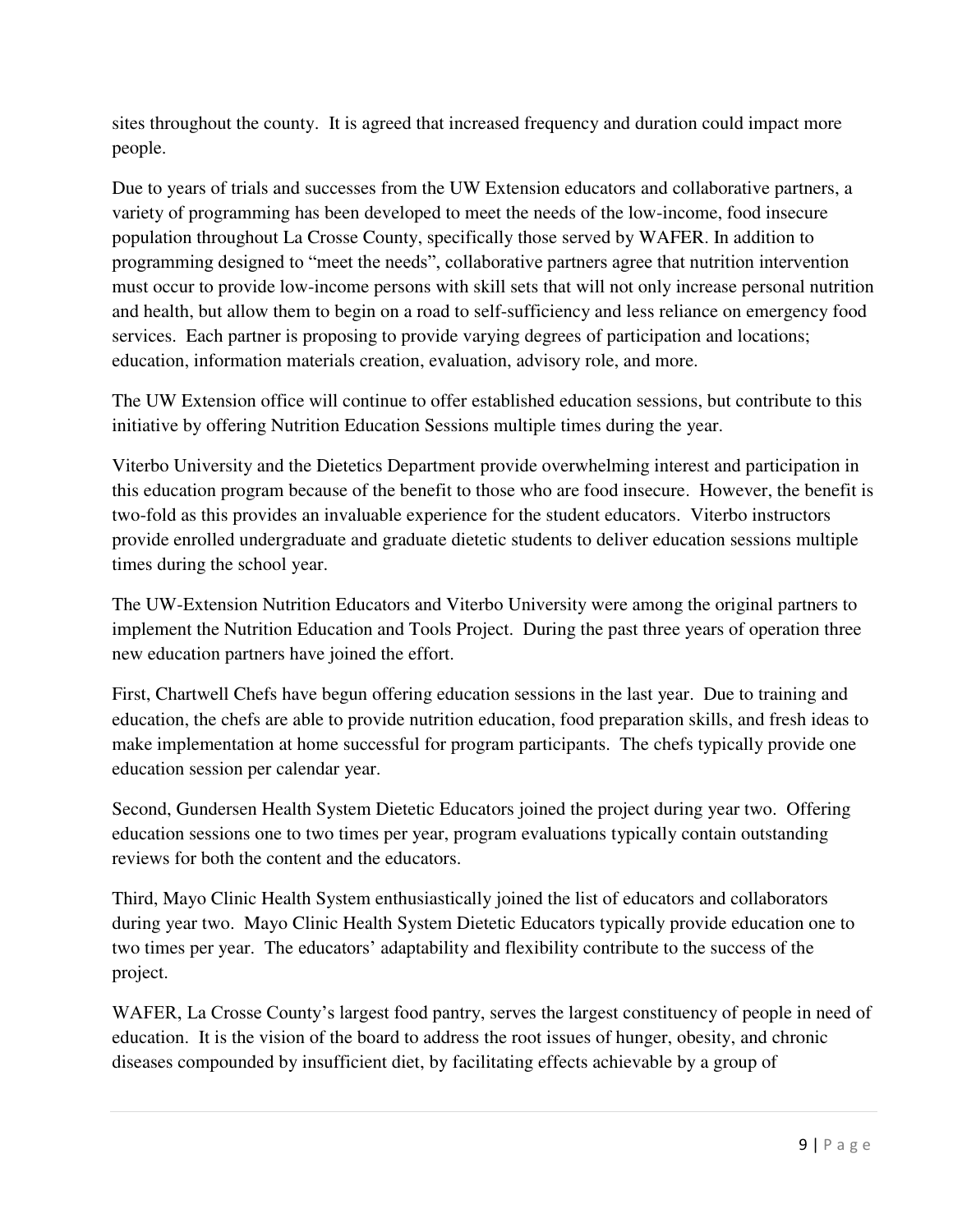collaborative partners invested in La Crosse County residents. WAFER staff, volunteers, and board of directors continue to provide:

- Valuable insight into the varying populations, specific needs and barriers within each community, provisions, effective approach based on previous experience, and the capacity to reach a large number of people.
- Fiscal management and tracking of award funds such as reimbursement for program expenses.
- Outreach to additional collaborators as needed for program expansions, to reach preestablished goals, or as feedback and evaluation indicate areas of additional need.
- A multi-purpose space within the WAFER building to be used for longer educational sessions, demonstrations, etc.
- A dedicated space near client registration for educators to provide "walk by" demonstrations and samples.

WAFER's in-house education center provides a permanent place for demonstrations and skill set development in a comfortable and familiar location.

#### **Goals and Objectives**

The intended goals and outcomes for this program are more subjective. The outcomes are difficult to measure and may not necessarily be achieved within the initial grant period. They include:

- 1. Increased self-esteem for participants.
- 2. Successful home implementation.
- 3. Skill development to encourage greater self-sufficiency.
- 4. Decreased food insecurity.

Additionally, objectives have been established to provide more concrete outcomes which can be measurable.

- 1. Increased nutrition knowledge to obtain healthy and affordable food choices.
- 2. Increased incorporation of fresh produce into daily meals.
- 3. Increased nutrition knowledge to utilize the large variety of fresh produce offered at food pantries.
- 4. Increased ability to maximize limited resources.
- 5. Food preparation skill development for individuals and families.
- 6. Food preservation skill development for individuals and families.

Goals and objectives are measured through participate program evaluations. At the close of each session, participants are asked to complete a short evaluation regarding the usefulness of the topic, the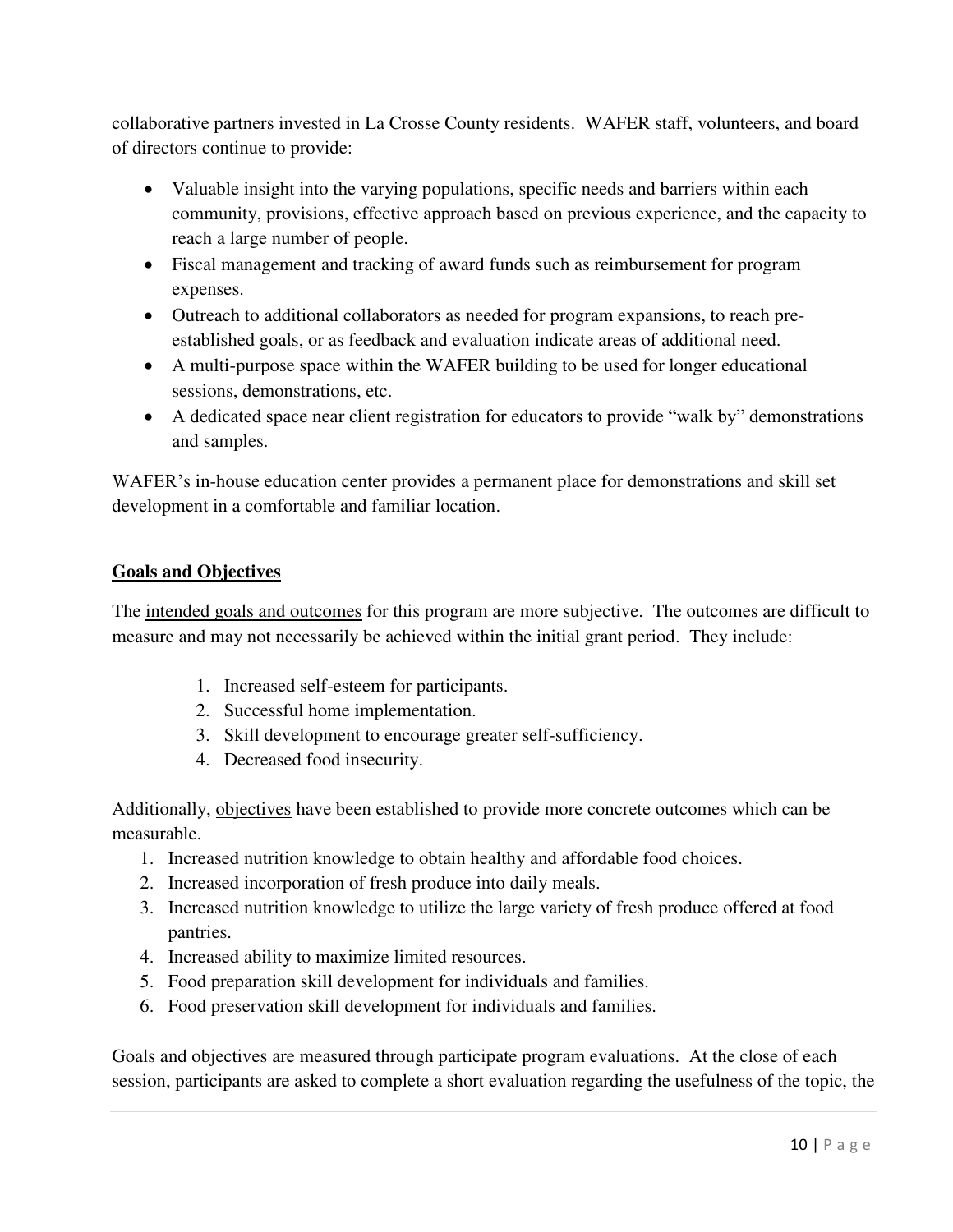likelihood of implementing new skills at home, the likelihood of increasing produce consumption, and suggestions for future education sessions.

As a part of United Way program evaluation, three specific measurements are recorded for impact. They are:

- 1. 80% of session participants will indicate the intention of increasing produce intake.
- 2. 80% of participants will indicate that they found the education session presentation useful.
- 3. 80% of education session participants will indicate at least one new skill, tip, recipe, or more that they learned.

Additionally, the educators provide a session summary which may include activities, feedback for program improvement, helpful tips for future presenters, and more. Examples of completed session summaries, compiled by WAFER's Executive Director, is available in the appendix.

#### **Program Visions**

A collectively shared vision among each of the partners is the creation of a "*Farmer's Market Education Program*" to utilize locally grown fresh produce. The education program will occur at local farmer's market and Senior Meal Site locations to cover such topics as the varying types of foods available, how to select them and when they are in season, preparation, uses, recipes, buying in bulk when quantities are unlimited, preservation, the nutrient properties of farm to table, and much more. This vision will be achieved through the incorporation of additional community partners as needed.

Staff and board members for WAFER believe that potential exists to create specific educational programming to encourage capacity building within smaller food pantries throughout local counties. It is our joint goal to be a resource for new or growing organizations to enable them to capitalize on their surrounding resources, to increase the nutrition content of their food packages, and encourage the incorporation and increased use of fresh produce daily. In addition to capacity building we will provide direction for safe food handling, financial and product resource development, and outreach.

Recalling that one in three of WAFER's clients are under the age of eighteen, HTF and WAFER would like to design a *proactive education program targeting school-aged children*. With an emphasis on the schools which traditionally serve a higher percentage of impoverished children, this specific program would provide information about growing, eating, preparing, and cooking garden produce available locally. These children would gain skills that would allow them to recognize a variety of vegetables and the skill to help with preparation at home alongside their parents. Proactively educating children and giving them access to much needed vegetables will provide them with foods essential for proper development, set them up for the possibility of healthy decision making for life, and give parents the incentive to support this program and the interest of their children.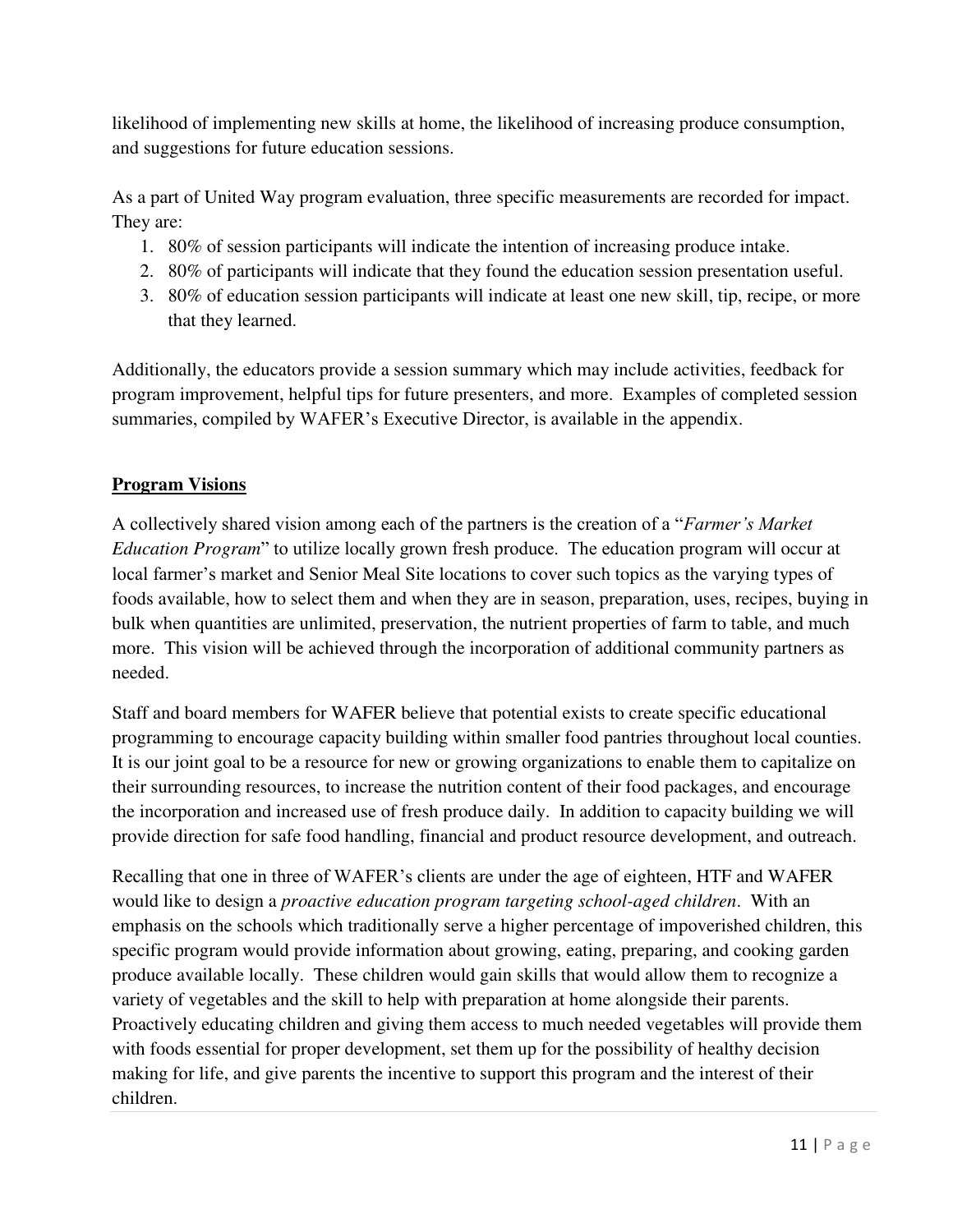In addition to the programming and capacity offered by each collaborative partner there is the desire to form a *test group* of participants to evaluate impact over the course of a year or series of education sessions. Ideally the test group would be a cross section of clients currently utilizing WAFER services. The test group would be completely voluntary and participants would be rewarded at the end of the designated time frame for participation throughout the entire process. Collaborative partners would prefer to recruit a wide-range of participants - people who have chronic diseases, disabilities, family units, varying age categories, gender, ethnicity groups, and education level.

The test group would undergo an initial assessment to gather general health history, quality of life, current medications, current dietary choices, and general mental health status. The test group would be required to report in regularly throughout the award year. Upon program completion, the test group would undergo a final assessment to compare the results to the initial assessment. Collaborative partners would rely on the feedback and realized effects of the participants in order to modify future programming for greater success. Specifically we are looking for an increase in the quality of life, decreased medications, increased wellness, increased produce consumption, educated choices when shopping or meal planning, weight loss associated with program participation, increased activity, increased energy, and a change of habits to decrease future health consequences.

Program implementation and the organization of each collaborative partner, thorough evaluation, and final compilation of data would ideally be administered by a "*Program Coordinator*". This position will be funded through a portion of the grant award, not to exceed 10% of the award amount. Collaborating partners collectively agree that this position should be filled by a college/graduate student from one of the local schools of higher education. Not only would this position provide the student with a valuable learning experience, but it will allow us to take advantage of the latest tools available in program evaluation. The "Coordinator" will be responsible for:

- Tracking all programs/sessions with regards to when, where, target population, participant incentives, etc to avoid duplication or overextension.
- Determining the capacity of each collaborative partner, identifying their strengths, and determining outreach site placement.
- Routine reporting to collaborative partners regarding the efforts of each partner.
- Keeping current on any changes to programming, needs, or successes which would impact each of the other partner's area of experience.
- All aspects of the "test group", including regular contact, measuring parameters, participant selection, initial and final screenings, and more.
- Developing the evaluation template to be used by all partners for specific programs based on the areas of interest or data sets needed as identified by each partner.
- Assisting collaborative partners with marketing, recruiting, and scheduling for educational sessions.
- Year-end final report, compilation of data, etc.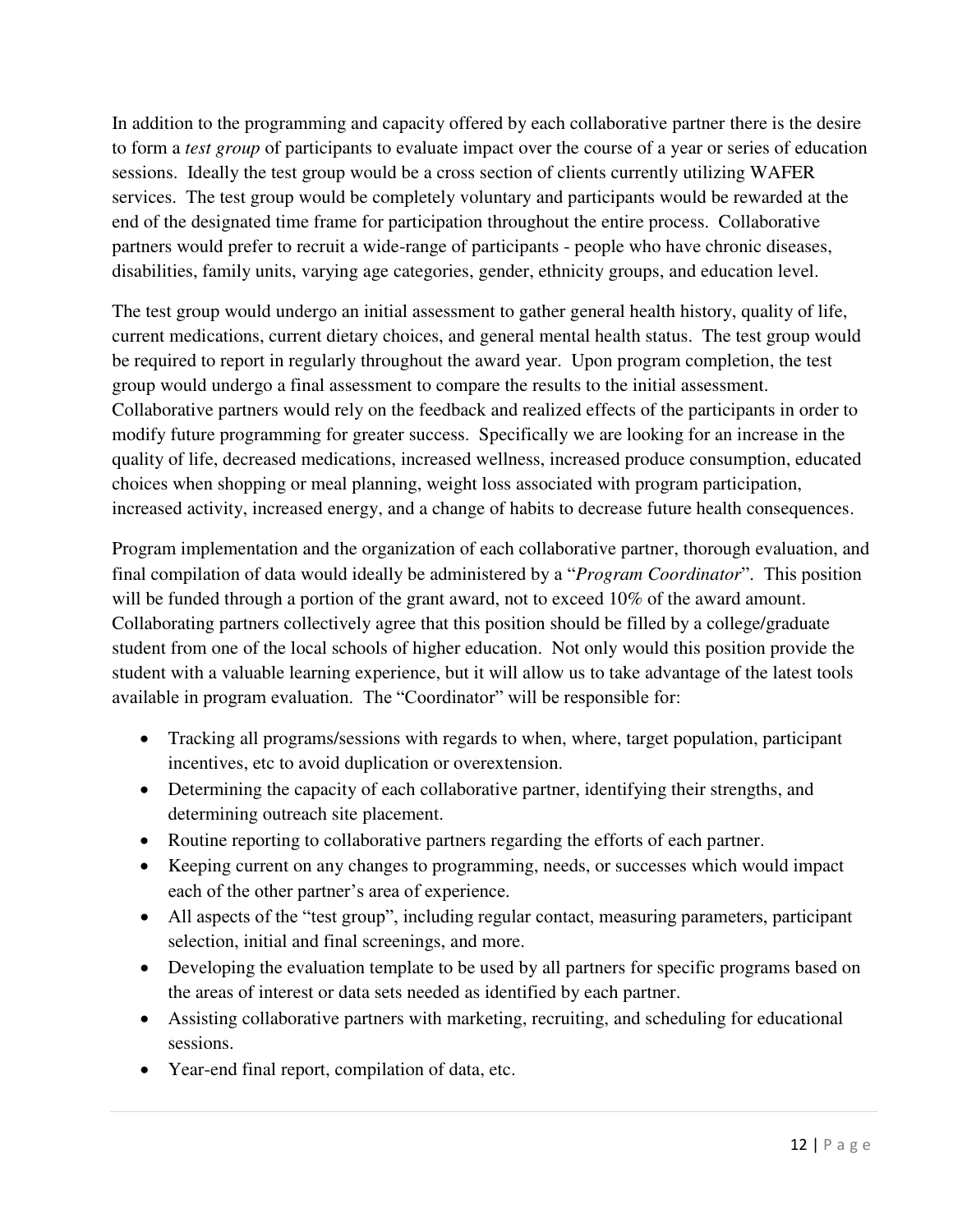In order to provide a comprehensive County-wide education program, dual effort (within the WAFER building and outreach to many communities) is necessary for success. It is a vision of the program to offer *educational programming outside of the WAFER* "Nutrition Education Center" such as community centers, senior cites, churches, and gardens. Offering classes in various locations, communities, neighborhoods, and more would decrease attendance issues by eliminating transportation barriers. Education and facility partners are needed to move forward with this program vision.

#### **Current Funding**

Current funding for the "Nutrition Education and Tool Project" is provided by Great Rivers United Way community investment grants. Individuals in the community can also support this project through private donations.

#### **Current Food System Collaborative Efforts**

In addition to the program collaborations stated in the "Organizational Background" section, WAFER has active collaborations with several additional organizations for effective service to families throughout La Crosse County.

To begin with, the Board of Directors has been working to expand services to include a "Nutrition Education Center" located within the food pantry. The Board believes that the key to increasing nutrition and decreasing food insecurity is to provide education in a location the clientele feel comfortable in. Therefore, the UW-Extension office currently provides several education sessions each month. These sessions encourage the use of products typically available in the food pantry, how to use large quantities of product we have received and do not normally have, as well as how to incorporate more whole foods and healthy options. The scale of this current programming is small in nature, but offers our clientele a source of education not previously available. Increased frequency of the programming as well as food preparation demonstrations could yield greater results from these efforts.

In addition to more food related collaborations, WAFER also works in collaboration with the La Crosse County Health and Human Services Department to offer application assistance for County programs. The Health Department provided equipment and training in order for WAFER staff to assist individuals during the application processes. WAFER staff assists applicants with FoodShare (or the Food Stamp program) application, troubleshoots issues with an existing account, or getting the appropriate the supplemental paperwork to County staff. The purpose of offering an application site at WAFER is to eliminate the transportation barriers to and around the County buildings, decrease wait time typically experienced at the County site, personalized one-on-one assistance, and the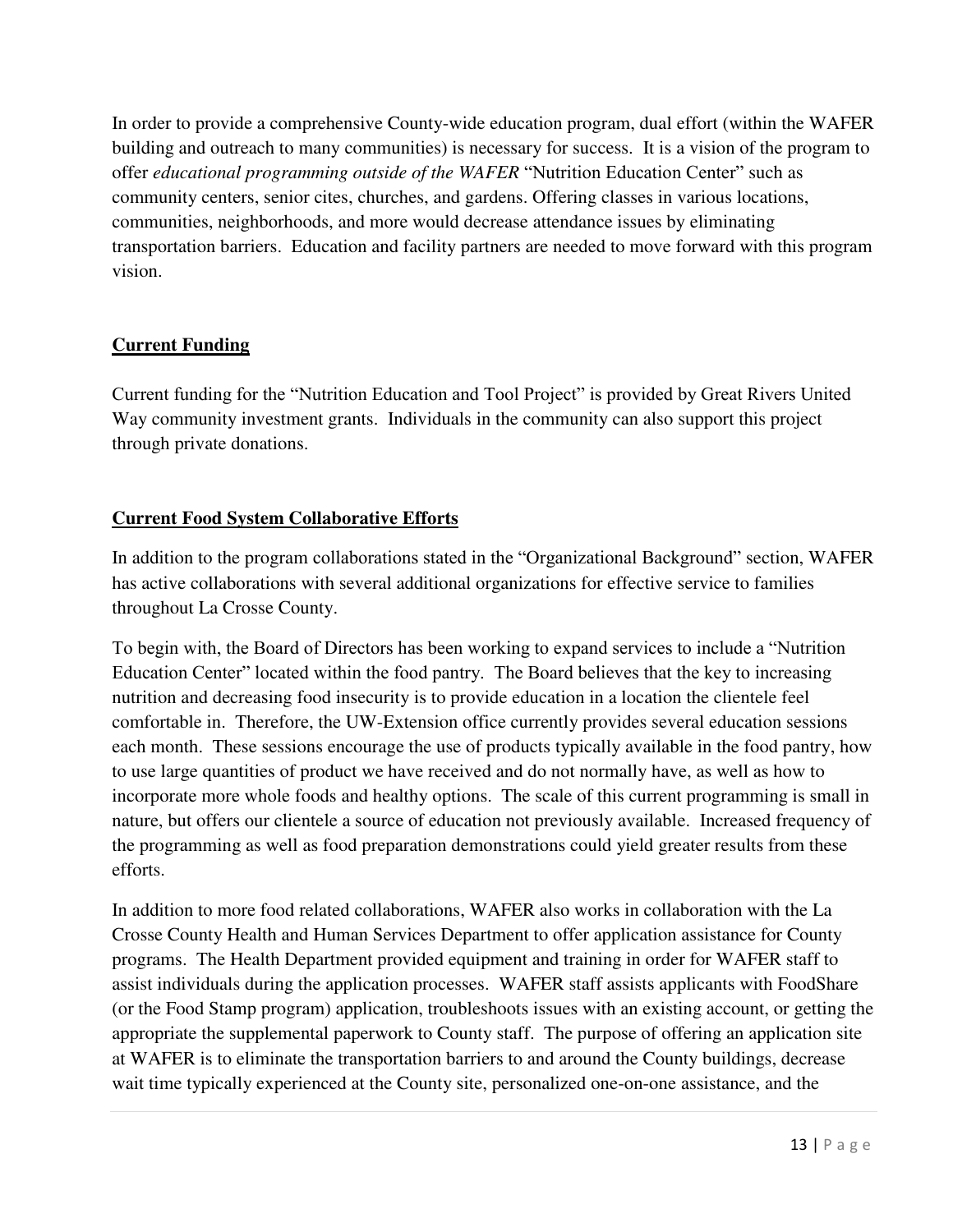convenience of the "one stop shop" to get their food package at the same time. Application and acceptance to the FoodShare program decreases food insecurity and alleviates pressure on "emergency" food pantries. WAFER also offers space to a variety of community resource departments to educate clientele about resources that may be available for them and their family.

Supporting the efforts of food pantries throughout our county is achieved through collaboration with The Onalaska Food Basket and the West Salem Food Pantry. With a "give and take" relationship each food pantry supports the others to the best of their abilities. For example, each week WAFER drivers deliver a variety of product (produce, dairy, meat, bread) to the other two food pantries to supplement their food package. To support WAFER's efforts these two food pantries provide canned goods when they receive more than they can handle before spoiling. Each food pantry serves as a resource for the other two in whatever capacity they can. The relationship that has developed between these three food pantries is one that cultivates collaboration, provides collective impact, and has mutual goals and objectives.

#### **Conclusion**

There is nothing more empowering or encouraging than to sit at a table with all of the collaborators enthusiastically supporting and invested in this initiative. There is heartbreak associated with the interpersonal relationships each of us have with the impoverished people we serve. We are blessed with good health, a solid education, and the resources to achieve in the areas we deem important. In a world where there is sadness and pain for the many we serve, our choice is to be the light of hope, the voice of reassurance, and the support of a friend to suggest that life can be different.

Food insecurity and insufficient education are issues that will require years of effort to change. Collectively we are confident that our education, drive, and compassion will be only the beginning of something too big to comprehend for thousands of people living in poverty. As Gandhi so eloquently stated, "*You must be the change you want to see in the world."* We are ready, we are that change.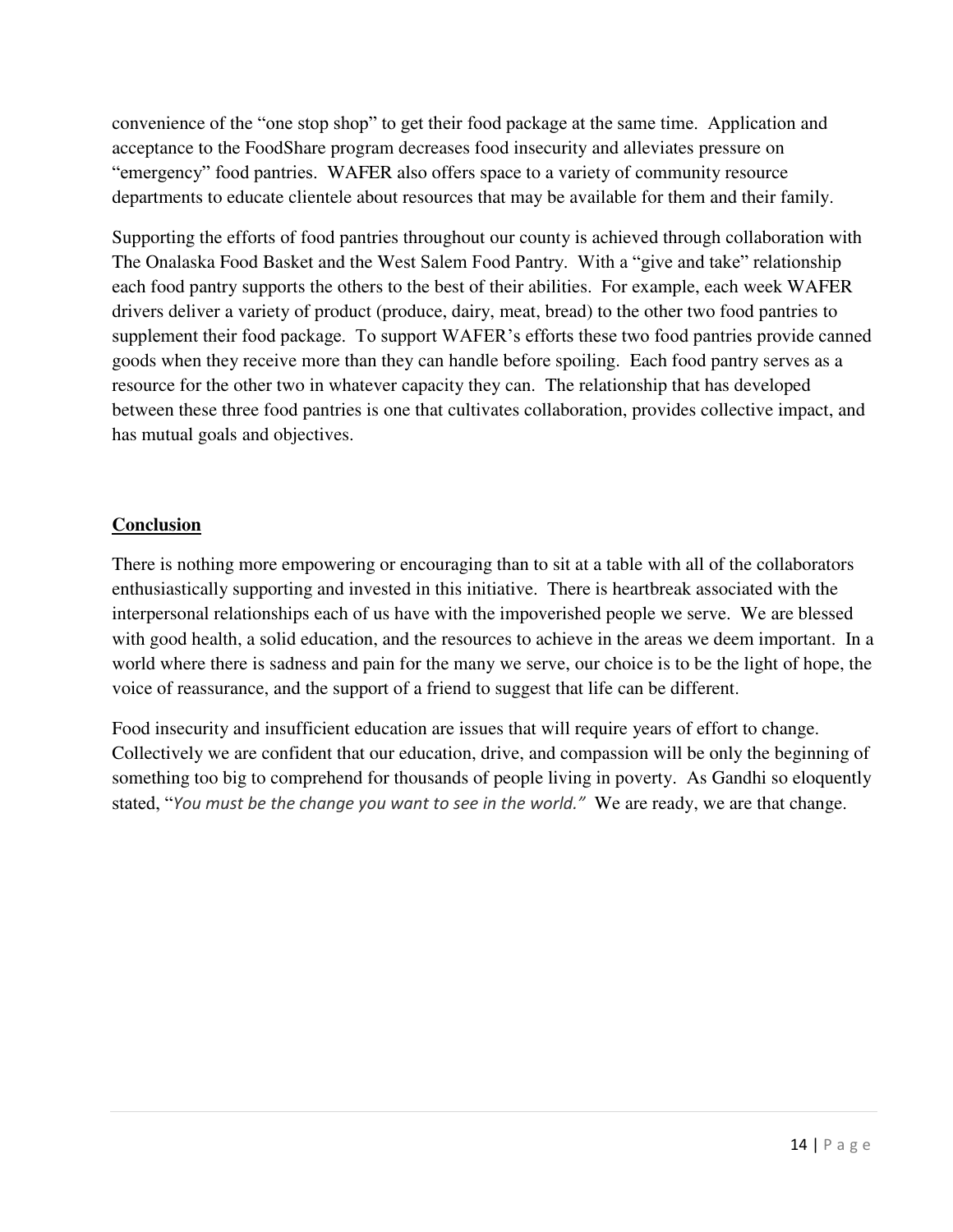"Recipe Rehalb" - making over comfort foods. Thursday, April 20 from 9:30-10:30, Viterbo Dietetic Students

#### Participants - 13 had signed up, 2 cancelled, 3 attended

Participant survey results:

Question 2 1 (very little) to 5 (a lot), how useful was the presentation?  $100% - 5$ Question 3 1 (very little) to 5 (a lot), how likely do you think you will be to use what you learned at home?  $100% - 5$ Question 4. 1 (very little) to 5 (a lot), how likely are you to incorporate more fresh produce daily?  $87% - 5$ 13.96 - 3

Educator reported - "Overall, we believe the demo went great, we had the audience engaged while welco ming questions while creating an environment of informal discussion and they were freely ask questions about what we were doing. Length of time was good, we may have gone over or was very close to an hour. We liked the incentives at the end, and how they were a part of a recipie we included on a handout. The audience seemed to really enjoy talking with us, and seemed to be willing and left with the skills we aimed at providing.

The audience was very open to asking us questions and add comments for things we were doing. There may have been one chatty individual that was mildly disruptive but we didn't let that take away from the interactions we were having with the other individuals for the class. They were engaged and seemed like they were really learning some skills and tips for their everyday lives. It makes the demosflow so much easier when people are actually interested in what you are presenting. They had great questions that challenged us in different ways. Loved the crowd, and majority of them were very polite

What went well? We thin t the overall flo w of the demo was good, especially with answering the audience's questions and comments. Every topic and movement we had, definitely had a flow to it. I love the demo cart with the mirror, I think it makes it so easy for the audience to follow along with without having us needing to tip bowls or dishes to people's eye levels.

What could be improved? We believe we could have been more familiar with the kitchen layout, with the sink across the way, and think more about what that would mean for us with so many canned items we had to drain. We learned that we should always take the opportunity to see the layout of the kitchen when presented to do so."

Participantreaction - Participants indicated on their survey that they learned about how to use ramen sou ps differently, how to make a ramen omelet, using ramen noodles as a base, ramen goes with anything, microwave ramen noodles, what leeks are and cocking with ramen (never thought to add as a base), and the time limit on veggies before they are no good and ramen no odles are not only soup. Participants gave examples of the ways that they can in crease fruits and veggies into meals such as with eggs or ramen soup, ramen pizza shell, smoothie, use leeks and in eggs, leeks cut them up, make omelet in micro wave and taco salad. What the participants liked ibestabout the presentation were the different dishes that were made, "the girls enthusiasm", leeks being used instead of onions, the menus, flavorful variety, learning new things, how to use ramen and using ramen because it is economical. Participants offered suggestions for things to change noting "to try to keep that one woman quieter', substitute beef, wear gloves, add more vegetables and use more spices, onions and cheese. Suggestions, comments and topic/tools for future presentations offered by participants were low carb for diabetics, kitchen tools (want to try ice cream machine and pressure cooker/canner), ideas for summer salads with 'ruits and veggies, more fast and easy menus, how to use plain yogurt, low sodium, how long canned goods are good after "expiration" date and tips on produce expiration and "anything would be great, I learn a lot from these classes to keep food costs low and good tasting."

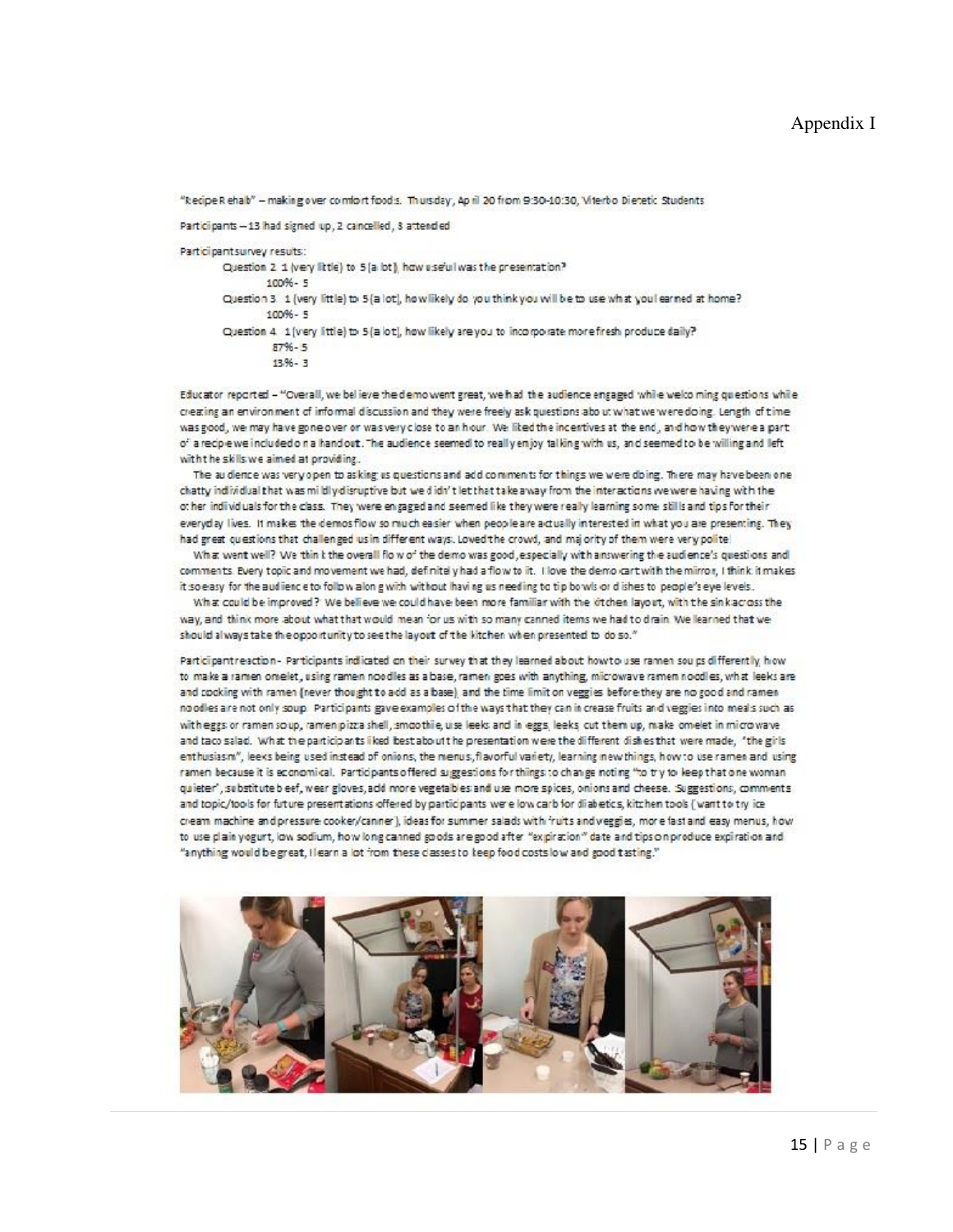Thursday, March 30 from 12-1, Viterbo Dietetic Students – "Carb Counting"

Participants – 15 had signed up, 12 attended (no notification from the 3 that didn't attend)

Incentive – Cutting board, non-skid pad, knife, and \$10 grocery card for Woodman's

Participant survey results:

Question 2. 1 (very little) to 5 (a lot), how useful was the presentation?

 92% - 5 8% - 4

Question 3. 1 (very little) to 5 (a lot), how likely do you think you will be to use what you learned at home?

 67% - 5 25% - 4

8% - 3

Question 4. 1 (very little) to 5 (a lot), how likely are you to incorporate more fresh produce daily?

- 84% 5
- 8% 4
- $8\% 3$

Educator reported – The cooking demonstration went well and seemed to have all members engaged. About half of the 12 that showed up were diabetic and the other half came to learn about carbs in general. All seemed to appreciate the class and asked lots of relevant information. Together, we made low-carb Southwest Salad, and a chicken and rice soup and we shared information on how to increase and decrease the amount of carbs present in each. Participants also shared lots of information they had learned from other diabetic classes or from their own personal experience with diabetes. With the use of the pamphlet cheat sheet, all should be able to count the carbs present in a whole foods meal.

Participant reaction – Participants indicated on their survey that they learned about "rinsing to get rid of salt", "a lot", 1 carb=15g carbs, counting carbs, carb counting with exchanges, what carbs are good and bad for, carb serving per amount, "carbs give you energy". Examples of the new ways to increase fruits and veggies in snacks, participants said "in soups", fruit bar, "I eat a lot of fruits and vegetables", in snacks, salads. The "bests" from today's presentation was "everything", socializing, "learning something", "the way carbs were explained", recipes, "learning more about carbs", soup and salad, "very informative", importance of carbs and sugars. Suggestions for changes included "no corn", "add nuts or raisins to salad", "more salads". Suggestions for future classes/incentives were garlic press, burritos, electric roaster, sandwich cooker, "Thank You". WAFER staff received many comments regarding the relevancy of the program, the thoroughness of the presentation, and just general overall gratitude for the opportunity.